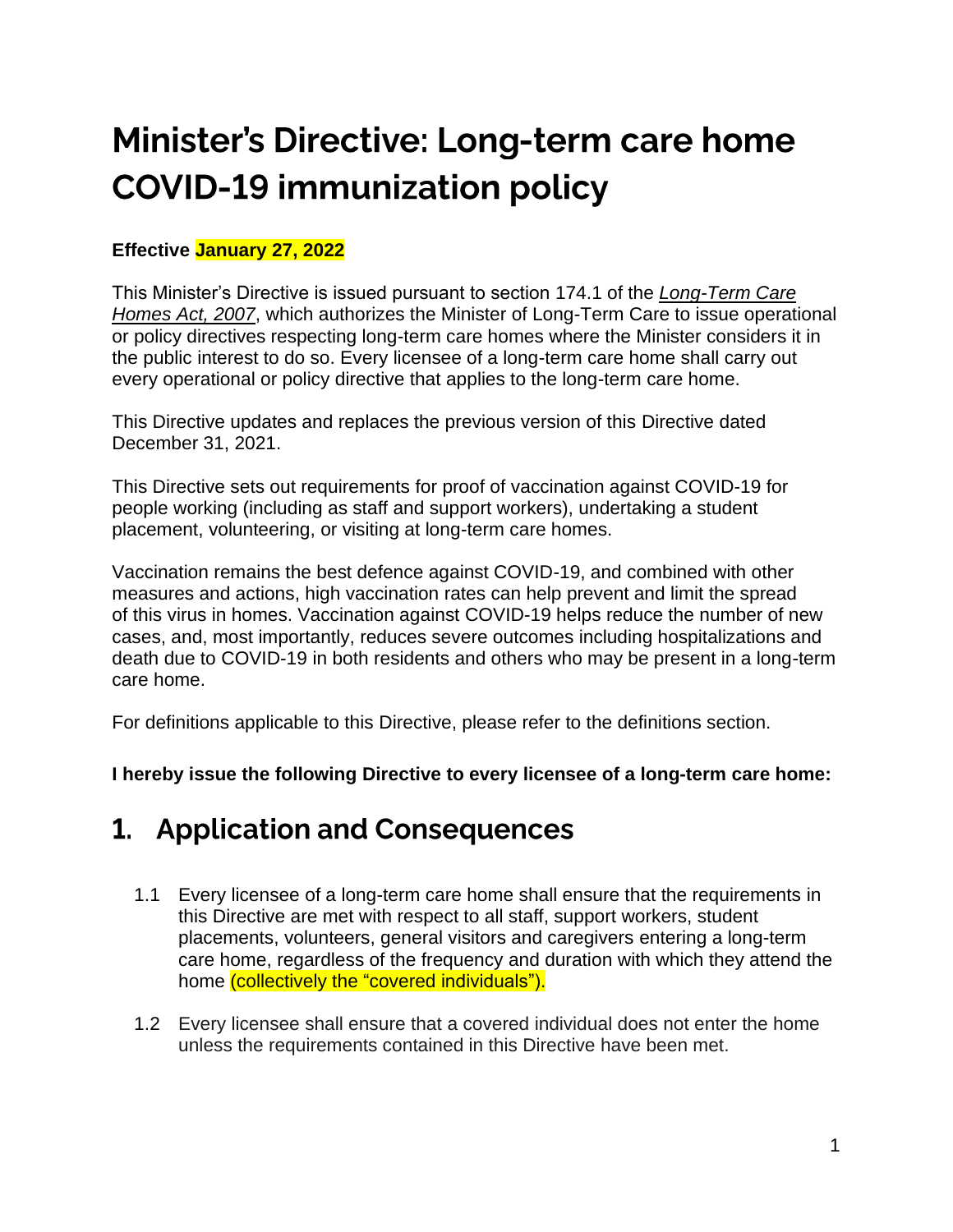1.3 This Directive does not apply to inspectors with a statutory right of entry.

### 2. Proof of Vaccination Requirements

- 2.1 In accordance with the Table set out in section 4.1 of this Directive, every licensee shall ensure that every covered individual provides proof of having received:
	- 1. All required doses of a COVID-19 vaccine to be fully vaccinated against COVID-19; and
	- 2. A third dose of a COVID-19 vaccine authorized by Health Canada.
- 2.2 Every licensee shall ensure that the requirements in section 2.1 are met by the applicable deadline set out in section 4.1.

#### 3. Proof of Valid Medical Exemption

- 3.1 Section 2 does not apply with respect to a covered individual who provides proof of a valid medical exemption in the form of an enhanced vaccination certificate that:
	- 1. Confirms that the individual cannot be vaccinated against COVID-19 or cannot receive a subsequent dose of a COVID-19 vaccine for a medical reason;
	- 2. Is issued in accordance with Ministry of Health's guidance on [Medical](https://health.gov.on.ca/en/pro/programs/publichealth/coronavirus/docs/vaccine/medical_exemptions_to_vaccination.pdf)  [Exemptions to COVID-19 vaccination](https://health.gov.on.ca/en/pro/programs/publichealth/coronavirus/docs/vaccine/medical_exemptions_to_vaccination.pdf) (as amended); and
	- 3. Specifies the effective time-period for the medical exemption.
- 3.2 If the medical exemption is time-limited, every licensee shall ensure that the covered individual provides proof of vaccination in accordance with section 2 within 30 days of the medical exemption expiring.
- 3.3 Despite the above, a licensee may accept proof of a medical exemption in a form other than an enhanced vaccine certificate if:
	- 1. The medical exemption was issued before January 27, 2022; and
	- 2. The medical exemption was issued in accordance with the Minister's Directive that was in effect at the time that the proof of medical exemption was provided to the licensee.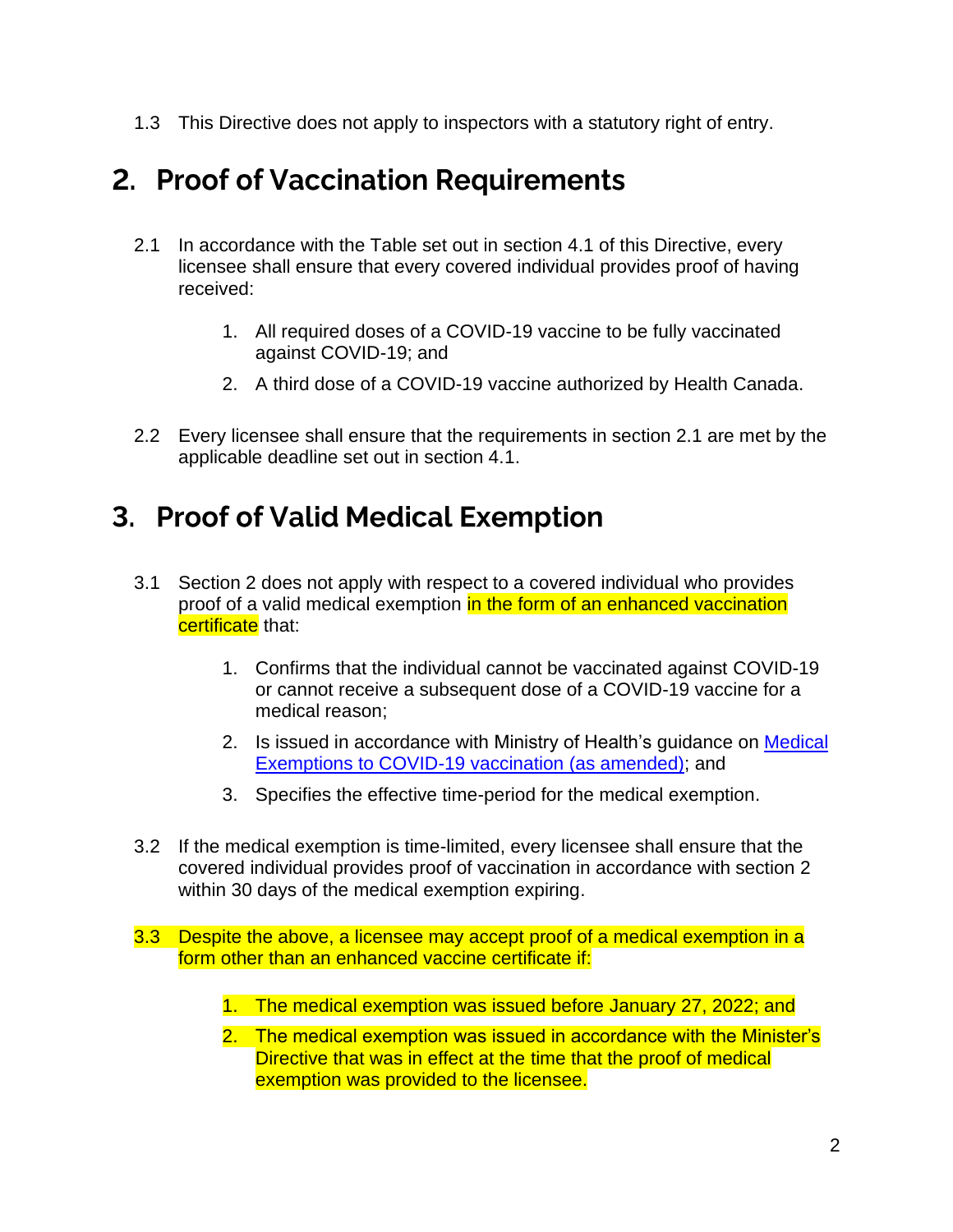# 4. Deadlines

4.1 Every licensee shall ensure that the requirements set out in sections 2 and 3 are met by the deadlines in the Table below for every covered individual:

| <b>Proof of COVID-19</b><br><b>Vaccine or Medical</b><br>Exemption                   | Staff, support workers,<br>student placements,<br>and volunteers                                                                                                             | <b>Caregivers</b>                                                                                                                                                            | <b>General Visitors</b><br>(when permitted)                                                                                             |
|--------------------------------------------------------------------------------------|------------------------------------------------------------------------------------------------------------------------------------------------------------------------------|------------------------------------------------------------------------------------------------------------------------------------------------------------------------------|-----------------------------------------------------------------------------------------------------------------------------------------|
| Proof of First Dose                                                                  | Currently required to be                                                                                                                                                     |                                                                                                                                                                              | Currently required to be                                                                                                                |
| or Proof of Medical<br>Exemption                                                     | fully vaccinated against<br>COVID-19 (see below)                                                                                                                             | <b>Currently Required</b>                                                                                                                                                    | fully vaccinated against<br>COVID-19 (see below)                                                                                        |
| Proof of being Fully                                                                 |                                                                                                                                                                              |                                                                                                                                                                              |                                                                                                                                         |
| <b>Vaccinated Against</b><br><b>COVID-19</b> or Proof of<br><b>Medical Exemption</b> | <b>Currently Required</b>                                                                                                                                                    | By February 21, 2022                                                                                                                                                         | <b>Currently Required</b>                                                                                                               |
|                                                                                      | By March 14, 2022, for<br>those eligible for a third<br>dose before March 14,<br>2022                                                                                        | By March 14, 2022, for<br>those eligible for a third<br>dose before March 14,<br>2022                                                                                        | Not required unless<br>otherwise specified in the<br><b>COVID-19 Guidance</b><br>Document for Long-Term<br><b>Care Homes in Ontario</b> |
| Proof of Third Dose<br>or Medical Exemption                                          | For those eligible for a<br>third dose on or after<br>March 14, 2022, they<br>must provide proof of<br>having received the<br>third dose within 30<br>days of being eligible | For those eligible for a<br>third dose on or after<br>March 14, 2022, they must<br>provide proof of having<br>received the third dose<br>within 30 days of being<br>eligible |                                                                                                                                         |

- 4.2 For any covered individual, except a general visitor, a licensee may provide one or more extension(s) of not more than seven (7) days each to the applicable deadline in section 4.1 where the licensee determines on a case-by-case basis that:
	- 1. For an initial extension, there are unforeseen or extenuating circumstances outside of the control of the covered individual that prevents them from providing the required proof by the applicable deadline in section 4.1.
	- 2. For any additional extension, the unforeseen or extenuating circumstances described in section 4.2(1) continue to exist at the time the additional extension is granted.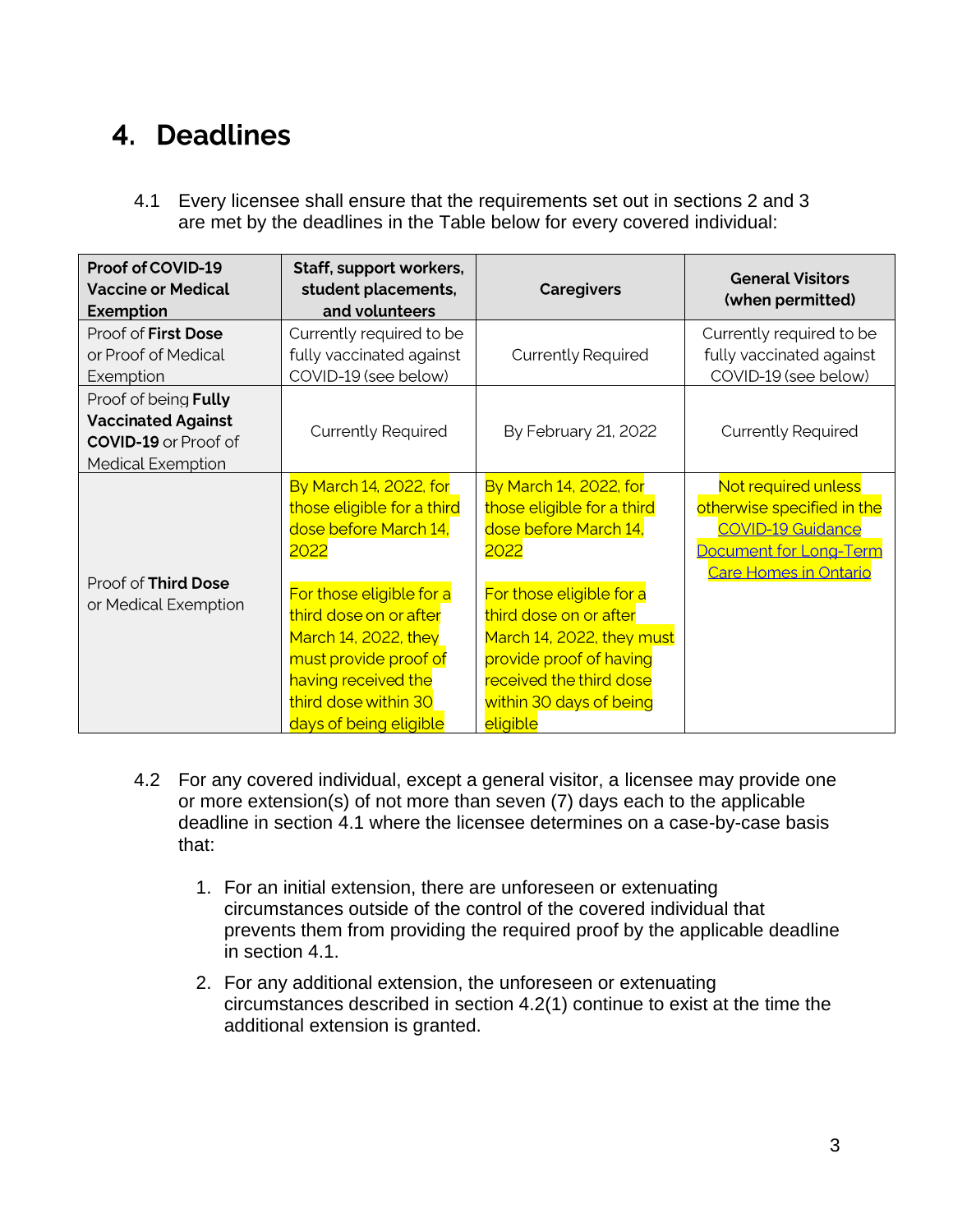4.3 Every licensee shall document in writing and keep a record of the name of the individual, date, duration and rationale for any extension provided under section 4.2.

### 5. Exceptions

- 5.1 Despite section 1.2 and subject to any restrictions or requirements contained in Directive #3, a licensee must permit the following individuals entry into the home:
	- 1. A support worker who is attending the home for emergency or palliative situations, to provide timely medical care, or for the sole purpose of making a delivery.
	- 2. A general visitor (where permitted) or caregiver who is attending the home to visit or attend to a resident receiving palliative end of life care, or to infants under one year of age.

# 6. Communication

- 6.1 Every licensee shall ensure that information on the proof of COVID-19 vaccination requirements, as set out in this Directive, is communicated to all covered individuals and to residents and their substitute-decision makers.
- 6.2 Every licensee shall communicate the consequences for covered individuals who do not provide proof per either sections 2 or 3, including that they cannot attend the home for the purposes of working, undertaking a student placement, volunteering, or visiting or attending to a resident. Any additional consequences shall be in accordance with the licensee's applicable human resources policies, collective agreements, and any applicable legislation, directives, and policies.

## 7. Education

- 7.1 Every licensee shall make available to staff, support workers, student placements, volunteers and caregivers an educational session that includes at a minimum, the following information:
	- 1. How COVID-19 vaccines work;
	- 2. Vaccine safety related to the development of the COVID-19 vaccines;
	- 3. The benefits of vaccination against COVID-19;
	- 4. Risks of not being vaccinated against COVID-19; and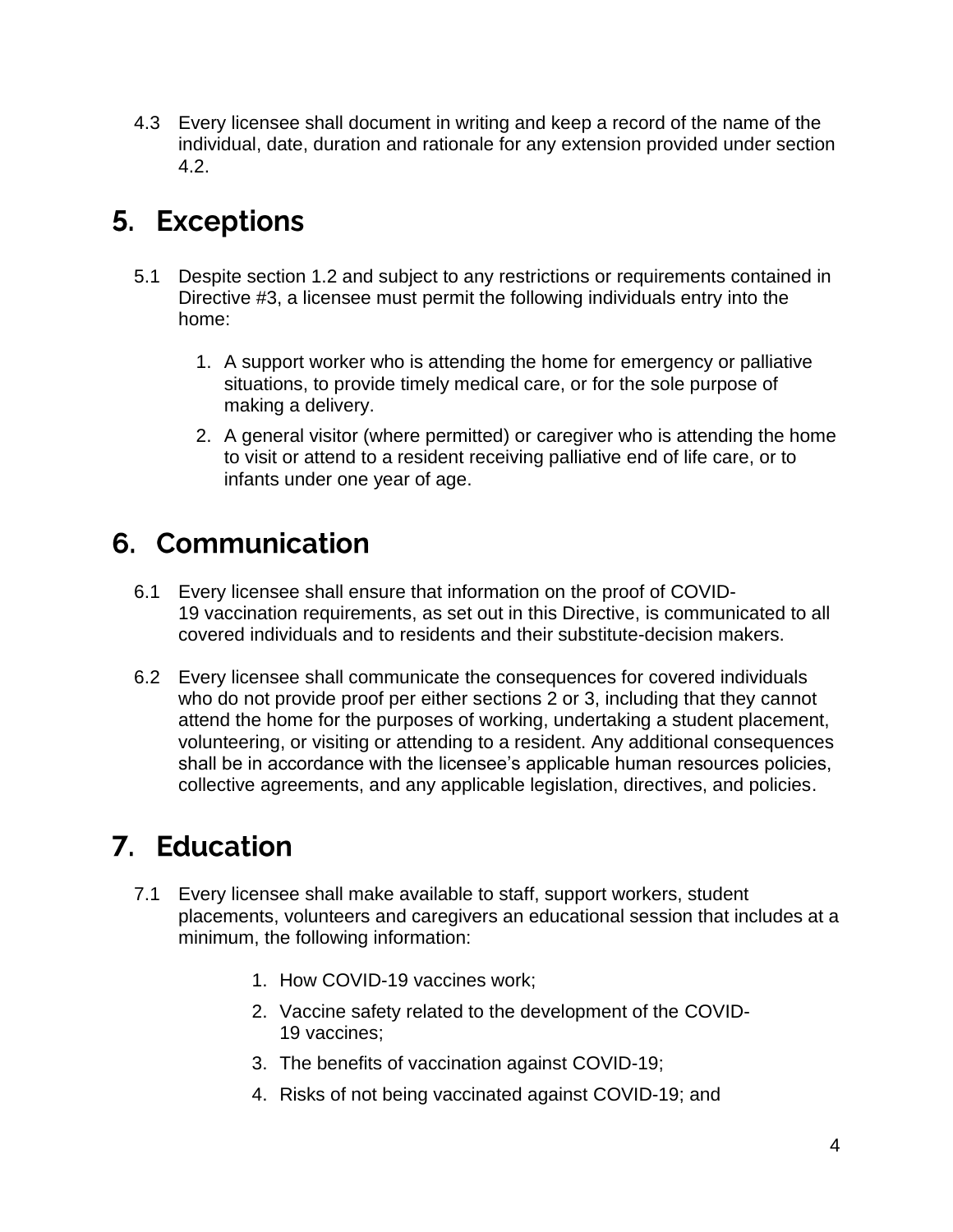Possible side effects of COVID-19 vaccination.

### 8. Statistical Information

- 8.1 Every licensee of a long-term care home shall collect, maintain, and disclose to the Ministry of Long-Term Care, on a monthly basis and in a manner set out by the ministry and where requested, the following statistical information:
	- 1. The total number of individuals subject to this Directive for the reporting cycle.
	- 2. The total number of individuals who have submitted proof as per the requirements in sections 2 and 3 broken down by which type of proof was provided.
	- 3. For each of the following covered individual categories: staff, student placements, volunteers, caregivers and general visitors, the number of individuals who have provided proof as per the requirements in sections 2 and 3, broken down by which type of proof was provided.
	- 4. The total number of individuals who have been granted an extension pursuant to section 4.2.

### Notice regarding sharing of statistical information

The Ministry of Long-Term Care may share any and all statistical information provided by licensees pursuant to this Directive with the Ministry of Health, local public health units or the public, including posting on a public-facing website of the Government of Ontario, at any time. In addition, every licensee shall make available the above information to a long-term care home inspector upon request.

### **Definitions**

All terms in this Directive have the same meaning as under the *Long-Term Care Homes Act, 2007* (the Act) and [Ontario Regulation 79/10](https://www.ontario.ca/laws/regulation/100079) under the Act, unless otherwise defined.

The following definitions apply for the purpose of this Directive:

• **Caregiver** means a type of visitor who is visiting the home to provide direct care to a resident in order to meet the essential needs of a particular resident. Caregivers must be at least 16 years of age and must be designated by the